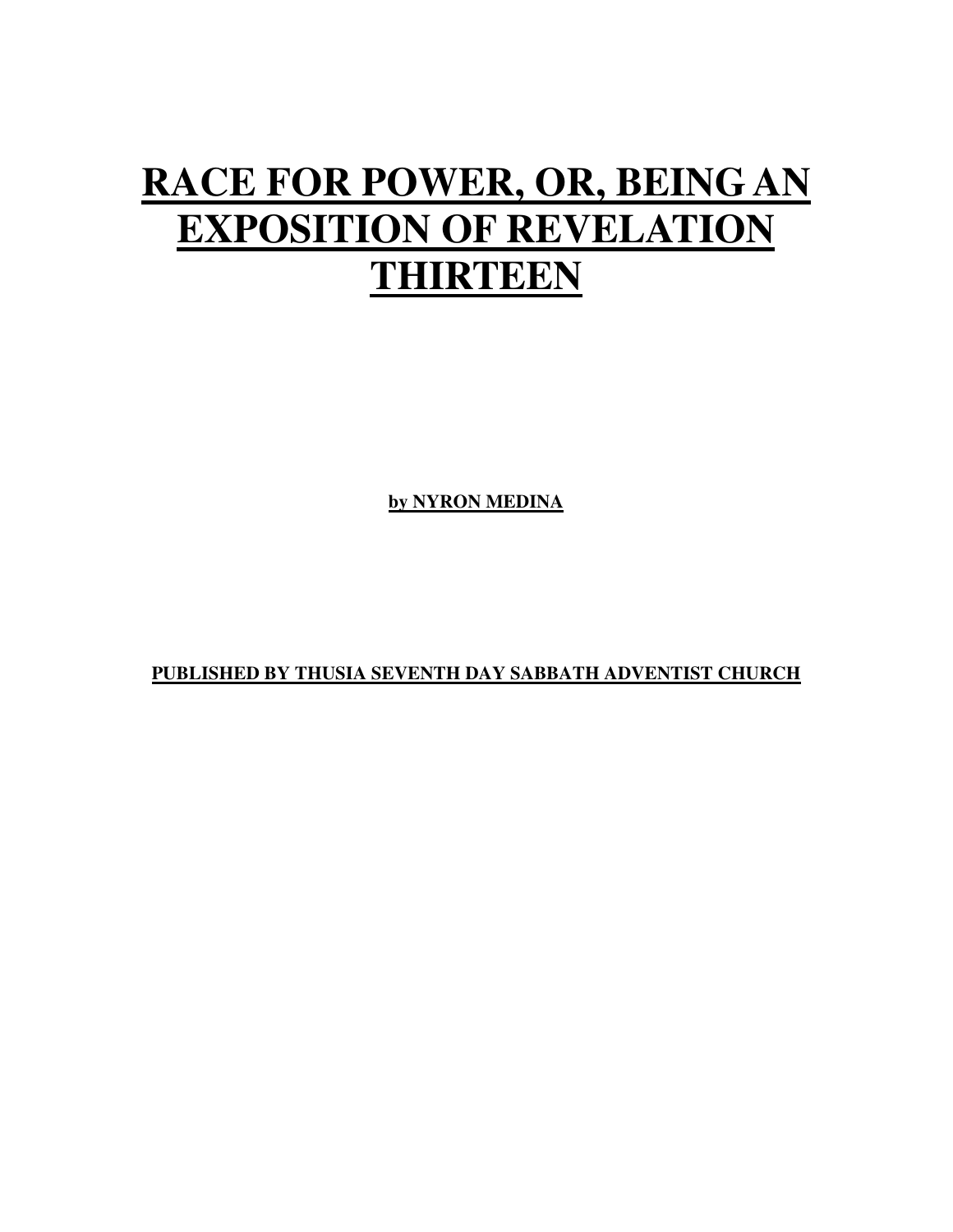## **RACE FOR POWER, OR, BEING AN EXPOSITION OF REVELATION THIRTEEN**

 My dear brethren, events are now operating in hiding that are to determine the final end of this earth's history. It is ignorance of the holy scriptures that causes us not to discern the present events of the day; but as Sis. White says: "God's people will see what is going on and they will spring into action at the right time." In Heb. 4:12 we are told that the word of God has discerning power, so that if we have the word of God dwelling richly in us we shall be able to discern the times.

 There is at present claims about a move to change the American Constitution, and many Christians not only do not understand the meaning of the terminologies used, but they are also deceived by the misleading expressions or explanations given about the political terms; and to add to there general ignorance, they look at Atheistic and Communists fronts such as the United Nations and various Non-Religious Groups in America that are working to establish a One World Communist Government with the aim to totally abolish all religions, and think that their innovations to change the U. S. Constitution means that they want to set up a Universal Sunday Law. How can this be?

 The sum of all this is that these Christians know that something is going on, but they do not know exactly what it is, nor the role the present forces engaged in a life and death struggle are to play, or how a Sunday Law is to come about. Theological ignorance has fostered historical ignorance, thus these watchmen on the walls of Zion cannot read the signals to thus warn the people. What do the scriptures reveal? That there is to be a battle for world supremacy between the King of the North and the King of the South.

 What are these powers? In Dan. 11:40 we are told that at the time of the end (in 1798) the King of the South pushes at the King of the North, and that the King of the North strikes back with fury, this striking back is explained in verses 40-45. A comparison between verses 5-8 will show that the King of the South is Egypt whose trademark is identified as Atheism (Ex. 5:2). So that the King of the South is godless Atheism represented by Communism in all its deceptive manifestations. The King of the North from Dan. 11:7-15 is the Selecuid Empire of the Antiochus line ruling in Syria and surrounding territories; and in verse 14; Rome is identified as rising. The struggle that ensures between Pagan Rome and Antiochus in verses 15,16 leaves Rome as the conqueror, thus becoming the new King of the North. In verses 28-39; a religious power is identified practicing many abominations, and it is identified in verses 40-45; as the King of the North. This obviously is Papal Rome or the Roman Catholic Papacy which succeeded and eventually swallowed up the Roman Empire with its doctrinal tenets. This is identified in Daniel Chapter eight. The Little Horn of verse nine (Vs. 9) is Pagan Rome and using verse ten (Vs. 10) as the transition point, it changes into the Papacy (or what is called Papal Rome) in verses eleven through thirteen (Vs. 11-13). Thus the King of the North is the Papacy.

 So now we understand that the scriptures mark the events of the last days as a struggle between the Papacy and Communism for world dominion. But in the Book of Revelation John continues and completes where Daniel left off using extensive First Witness symbolic imagery. John brings two new powers into this struggle for world dominion, two which co-operates with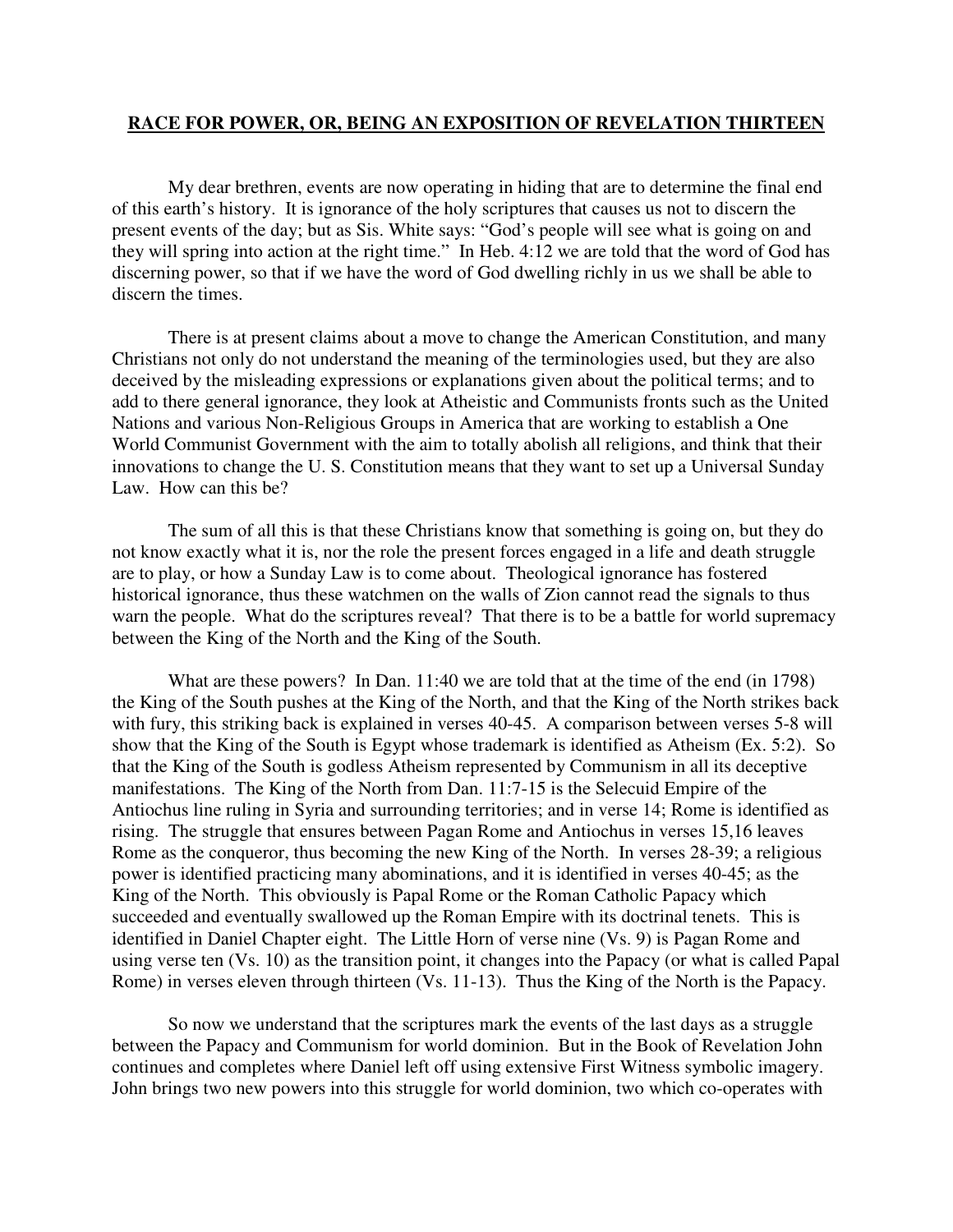the King of the North. Let us look at Revelation chapter thirteen (Rev. 13).

 In verse 1 and 2 we read of the same King of the North or Papacy. Uniting the characteristics of the past pagan Empires of Babylon, Medo-Persia, Greece, Rome and the Ten Barbarian Nations into her general character and disposition, the Papacy is given Ecclesiastical Authority over the nations (in 538 A.C.B.) by the rapidly deteriorating remnants of the Pagan Roman Empire in the east.

 This Papal Power is identified as suffering a "deadly wound" which was healed in verse three (Vs. 3). What is this wound? And how long does it last for? An analysis of verse four (Vs. 4) will show that the wound was one of losing Ecclesiastical Authority over the nations which it held for 1,260 years according to Rev. 13:5. Since this authority was given to the Papacy in 538 A.C.B., checking 1,260 years that date would cause us to arrive at the year 1798 A.C.B., when the French army controlled by Napoleon who was put in power and financed by Jewish Atheism, abolished the Papacy and took the Pope prisoner. It is this that is identified as the King of the South pushing at the King of the North at the time of the end in Dan. 11:40; thus the time of the end began in 1798. (This same forces of Atheism is identified as a beast ascending out of the bottomless pit warring against the scriptures, shaking France like an earthquake and turning it into a state of Sodomy and Atheism, in Rev. 11:7-14; this is the Second Woe to strike the earth (Vs. 14); the First Woe being Islam).

 The First new power John identifies coming into fray is the Lamblike Beast of Rev. 13:11. "And I beheld another beast coming up out of the earth; and he had two horn like a lamb, and he spake as a dragon." What is this power? It comes into world prominence after the wounding of the Papacy in 1798; because it is said to "exerciseth all the power of the first beast (the papacy: Rev. 13:1-3); before him,… whose deadly wound was healed." Rev. 13:12; it also come "...up out of the earth…" and also has "two horns like a lamb…" Vs. 11.

 It is only the United States of America that fits that description. Gaining her independence in 1776 from the British who colonized the North American continent, in 1798, the exact year the Papacy was wounded, she was accepted into the sisterhood of nations. While previous powers are represented as arising "...up out of the sea…" Rev. 13:1; (See also Dan. 7:3); and the sea represents "...peoples, and multitudes, and nations, and tongues." Rev. 17:15; (See also Isa. 57:20); so that the previous powers arise out of a territory already populated as a nation or nations, this Lamblike Beast rises up out of the earth.

 This means that it must not be a new nation formed out of an old one already existing in the same territory, no, it must grow up into greatness and world prominence in a new and isolated territory. The same is true of America. America grew up to greatness in the North American Continent which was originally scarcely populated with Phoenician descendants. Another characteristic of this Beast is that it had two horns like a lamb. What is the Nation of America noted for? Its Constitution boasts a form of Government called Republicanism and a religion called Protestantism. In order to understand the importance of these traits, it must be understood why the horns of the Beast are described as being lamblike. We are told that Christ is the Lamb of God (n. 1:29; Rev. 5:12,13); He is the "...Lamb slain from the foundation of the world." Rev. 13:8; hence the twin traits of Republicanism and Protestantism must be lamblike, or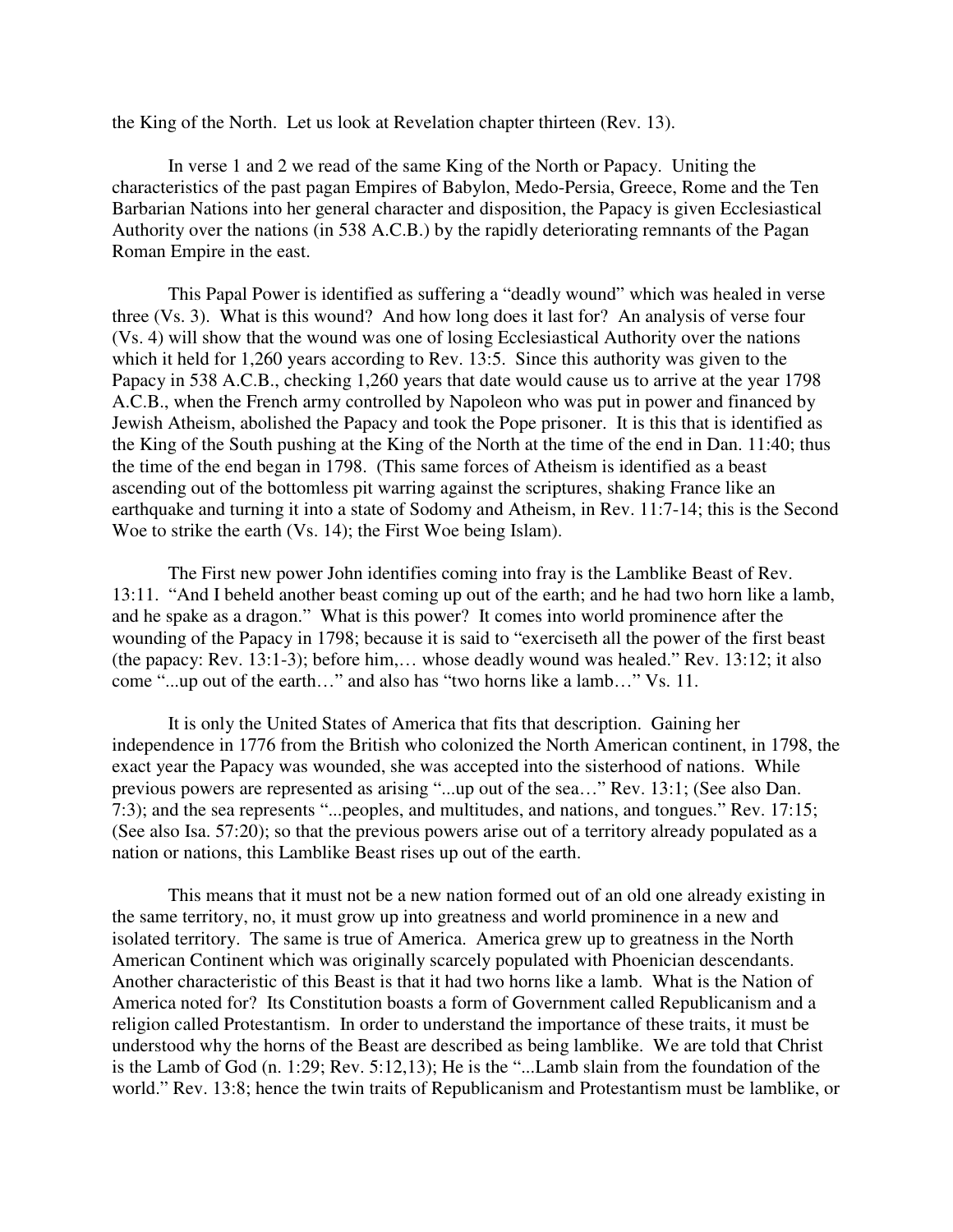be fruits of Christ's doctrine. And so it was with Republicanism. This form of Government promulgated by America emphasized 'Self Government'; it was a system where the leaders were to have as little as possible interference in the Religious, Economic and Social existence of the people, and they were to administer the Laws to ensure the protection of these Rights. This is the form of Government held by the Ancient Nation of Israel before they called for a king. That this form of politics is from the doctrine of Christ is seen by the fact that Christians do not need to be governed by secular laws to ensure their behaviour, because Christ in the heart makes a man morally upright. There are numerous instances in the Bible where God calls upon the Jews to flee materialism oppression of their fellowmen, fraud, dishonesty and immorality, and these are due to the presence of the carnal mind which is not subject to the Law of God, and to the absence of the experience of the inchristment. So then the true Christian, under the control of the Spirit is self governed, this is what was expected of Israel in the days they were established before they had a king and this is the essence of Republicanism.

 Under such a form of Government man's Three Fundamental Rights are recognized. These are the Right to Worship God according to the dictates of your conscience (the Right of Prevenient Grace), the Right of Private Property (the Right of Individual Stewardship), and the Right to Exist (the Right to Experience Love).

 Truly, it is these Three Rights that are the foundation of American Republicanism and are enshrined in its Constitution. Can anyone doubt that this form of Government is the fruit of the Gospel? It is not true that no one should obstruct the work of the Holy Spirit on a man's heart? Did not Christ rebuke the religious leaders of Judah for abridging this Right? How about the Right of Personal Stewardship? Does it not foster the growth in skill and administration and Christ like Graces when prosecuted through synergism? And are there not many examples of God entrusting goods to individuals and justifying or condemning them on the basis of their faithfulness or unfaithfulness? And certainly, if any man had the right to kill any man according to his whims or fancies, what a barbaric and unsafe world this would be; peace, security and happiness would be forever banished from it and the human race would become well neigh extinct. This is why God instituted Civil Laws to deal with murder after the Flood and in Ancient Israel. Truly, the Republican Government value is a fruit of the doctrine of Christ, for it is truly logical and scientific that God must freely Convict and Govern His intelligent creation into his glory, and He must afford their development of skills and character, and He created them because He wants them to continue to exist to glorify His Name; if God be God then this must be His code of action for His very God-ship is hinged upon this relationship to His creatures.

 Now one can clearly see that Protestantism is Christ like. Christ was a Protestant because He protested the abuses of His day, and the men that fled to the shores of the New World sought to escape the persecution of Papal intolerance, for all that lived godly in Christ Jesus suffered persecution. The clause of Religious Liberty enshrined in the U.S. Constitution reveals that the nation is Protestant. Because this clause was an effort to escape Religious Persecution, this showed that they experienced persecution which was because they lived godly.

 When a people live in evil, and a man arises protesting against this darkness, the light of Christ in Him exposes the darkness of his adversaries. They suffer because their sins are revealed and as this suffering is impossible to bear, they either repent, believe and confess for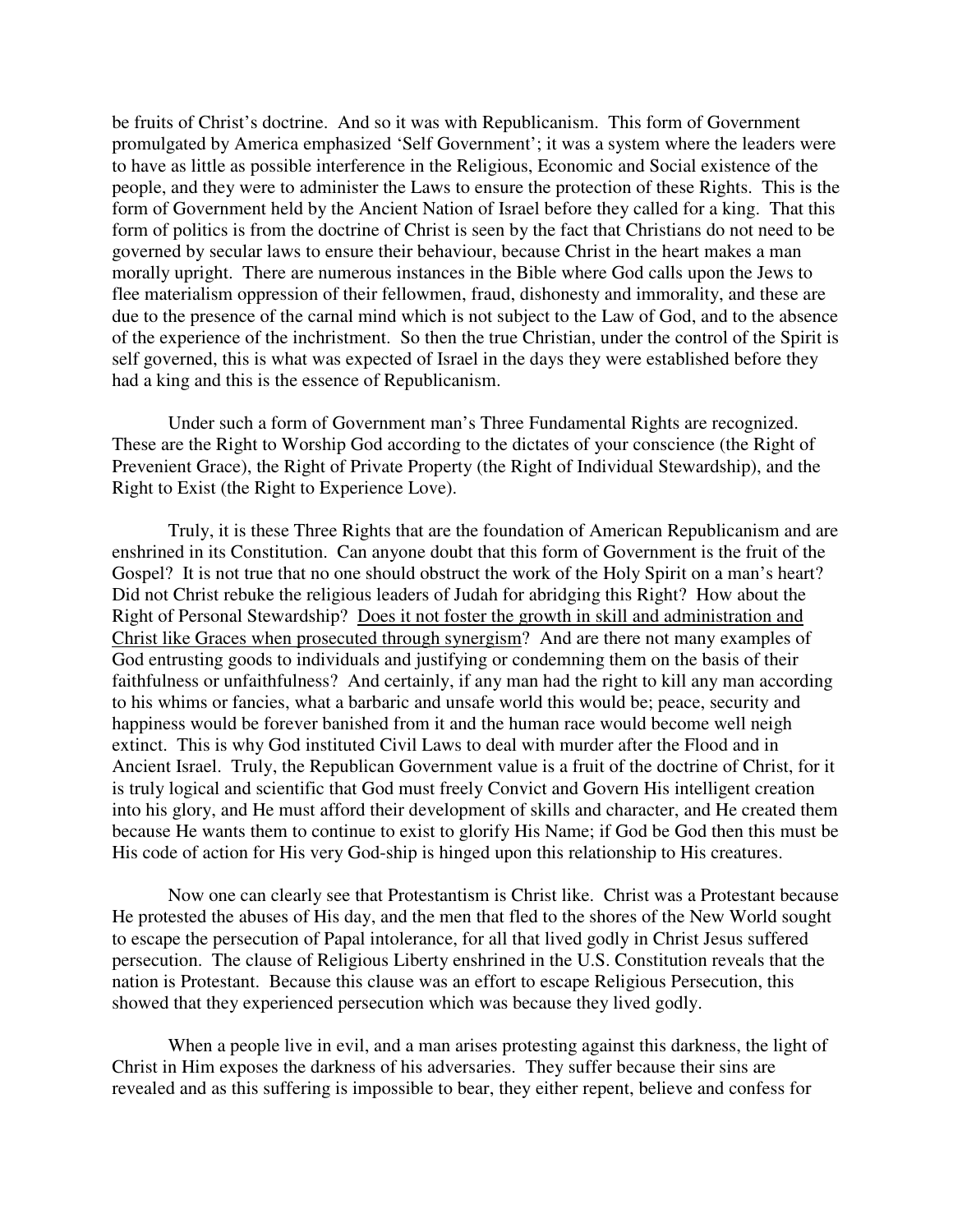justification to receive peace or they slay Christ who is the light to get fid of Him. But as Christ is in the man who is protesting the evils of his day as a righteous knowledge, the lovers of darkness cannot tear Him down, so they seek to destroy the agent through whom Christ is revealed in a effort to shut out the light, so is fulfilled the saying that Christ is persecuted in the persons of His followers.

 Christ informed His servants to flee to another place when they are persecuted in one place, and in harmony with this injunction the persecuted of Europe fled to the New World which God opened before them; and to ensure that the spirit of protest would not be extinguished by the spirit of intolerance, they established a Government with a Constitution that secured Religious Liberty. So it is that Religious Liberty is a guard of Protestantism, thus the Constitution of America, by this clause, reveals that the nation is Protestant, and that this is the natural work of the holy and pure Character of Christ. The teachings of Christ, by the very fact that it professes holy living in a world of sin, is in itself a protest against sin; where the antithesis is the spirit of attraction, the synthesis, seeking for mass establishment, is a protest.

 All this shows that the nation arising in Rev. 13:11 was indeed the United States of America, its two lamblike horns were a Political and Religious emphasis that came from Christ.

 Now the sum of these things which we have just read is that there are four potent forces in the world today struggling in such a position as to gain world dominion, they are:

Communism, the Roman Catholic Papacy, America and Protestantism which has now become apostate. These four powers make the present history of this world. The final world crisis is to be precipitated by America through the change of its Constitution leading the way, because God revealed that he (America) will speak "...as a dragon." Rev. 13:11; and the dragon is "...that old serpent, which is the Devil, and Satan…" Rev. 20:2.

 We may look at the fact that America is so far from Trinidad and Tobago or other nations of the world and by this we may wonder what does the change in the U.S. Constitution, if carried out, have to do with us or other nations. We may smirk at the fact that while religious intolerance may gain a foothold in the U.S., that we in our little republic, or say maybe the Parliamentary Democracy of Barbados or Grenada, or the Social-Democracy system of East Germany or Kampuchea may never resort to these crimes of a changed America. But if the world has a system of Republicanism and Protestantism in its midst today and influencing the nations, it has been made more safe in these last days, thanks to God working through Protestantism to break the influence of Papalism which had sought to undo the influence of Christ from upon the earth which was to change the influence of Nimrod (the false priest-king) that had so long held sway upon the earth from the time of the Tower of Babel way down to the institution of the American Republic.

 America has been a blessing to the nations, a unique contribution to humanity and the check against many evils that would have blotted out Christ from the earth and banished security and happiness. One cannot conceive by the stretch of the imagination what a staying influence against evil the American system has had upon the face of this earth; nations, while not copying the exact processes of its executive system have at least copied its constitution in the granting of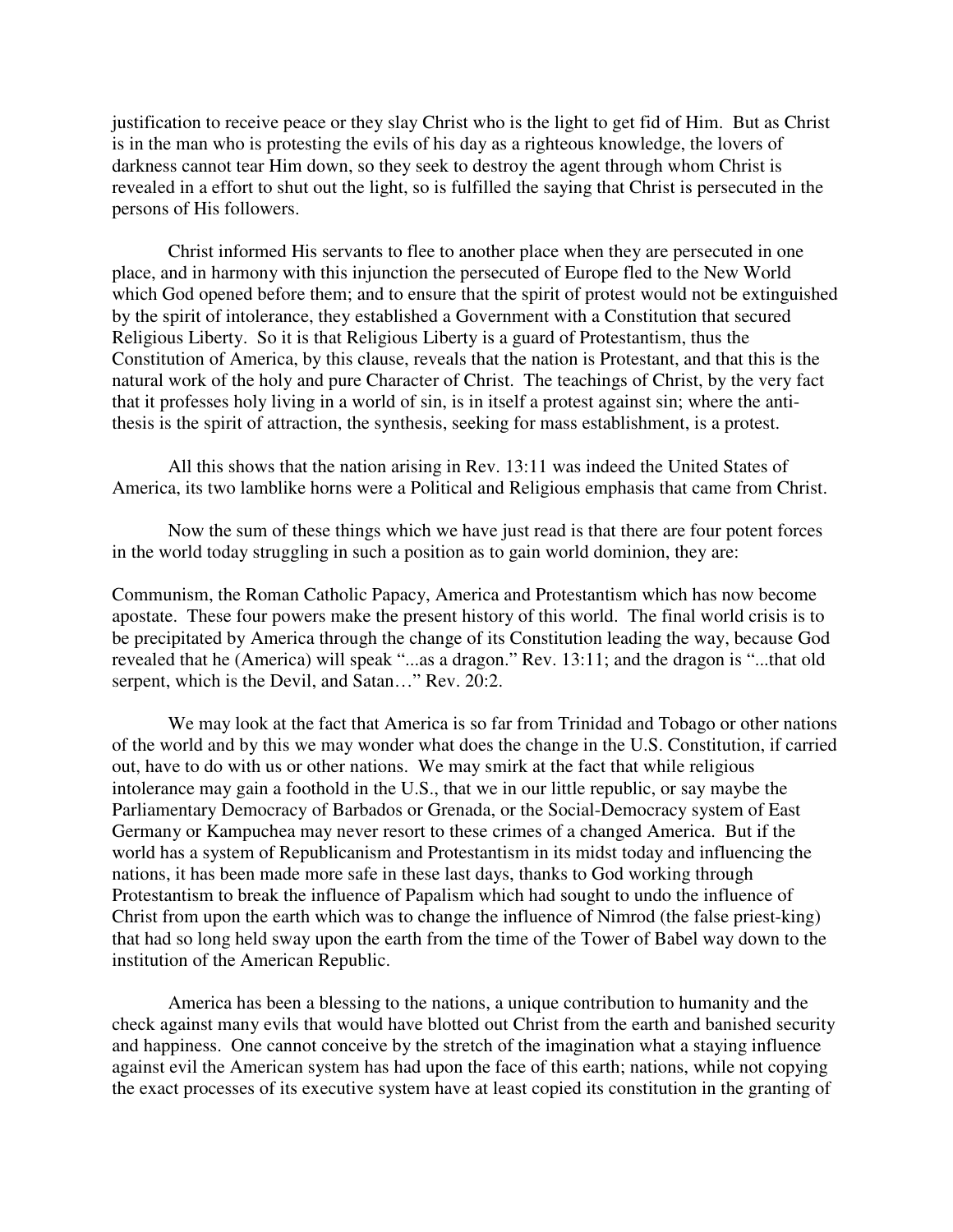the right of free worship, private property and existence, even in old Europe and the Middle East where despotism held sway for thousands of years. So to abolish the American restraining influence is to cause the world to take example and return to a reign of dark ages, but on a global scale, especially if America establishes a despotic system and exploits its social, political and primarily economic ties with the nations of the earth, or if some form of interdependence is instituted.

 The change of the U.S. Constitution does have heavy implications for us and all the nations of the earth, especially since the time of the end came in 1798, when an evil power the Illuminati, combining all the evil characteristics the Jews developed by the rejection of Christ for more than a thousand years (which were expressed in the teachings of the Talmud), let loose the Forces of Atheism or Communism into the world; and the teachings which led to the French Revolutions has been spreading all over the world multiplying organizations by the thousands, dividing and demoralizing the teeming millions of the earth, and tending to abolish man's Three God-Endowed Fundamental Rights, and to convulse the world into a grand crisis and reign of terror such as convened in France during the French Revolution, and every other revolution ignited since that time to the present.

 In the struggle for power between the King of the North (The Papacy) and the King of the South (Communism) the Apostate Protestant church jumps into the fray on the side of the Papacy, because its existence is also threatened as that of the Roman Catholic Church. Since 1798 the Forces of Atheism in both its revolutionary method and gradualistic (Fabian) method has so tremendously increased in power as to almost engulf and destroy all religion, so now in a desperate fight for existence, the Protestants have joined up with the Catholics with whom they were once at enmity. What did the scriptures say about America? "he spake as a dragon." Rev. 13:11. How will this nation speak like Satan? "...he exerciseth all the power of the first beast before him, and causeth the earth and them which dwell therein to worship the first beast, whose deadly wound was healed." Rev. 13:12.

 Here is clear indication that America will cause the earth to glorify or exalt the Papal system as idealistic and as the dissoluter of the problems of the earth. But how can that happen when the very constitution of America speaks against the Papacy and denounces it as false, hypocritical and tyrannical?

 Obviously a change in the U.S. Constitution must occur, but to change it, an influence mighty enough to encourage this change must take place. What saith the scriptures?

 "And he (the religious horn, Protestantism) doeth great wonders, so that he maketh fire come down from heaven on the earth in the sight of men, and deceiveth them that dwell on the earth by the means of those miracles which he had power to do in the sight of the beast…" Rev. 13:13,14. A powerful force called Spiritualism have been at work in these Apostate Protestant religion since 1844, and has been responsible for the miracles, phenomena's and speaking in tongues that has been occurring in their midst; and through this wonder working power repeating the miracles of Elijah in 1 Kings chapter eighteen (1 Kin. 18), and other miracles, the Protestants will seek to influence the law making body of the U.S. government to institute a system that is like the Papacy, thus it is said: "...saying to them that dwell on the earth, that they should make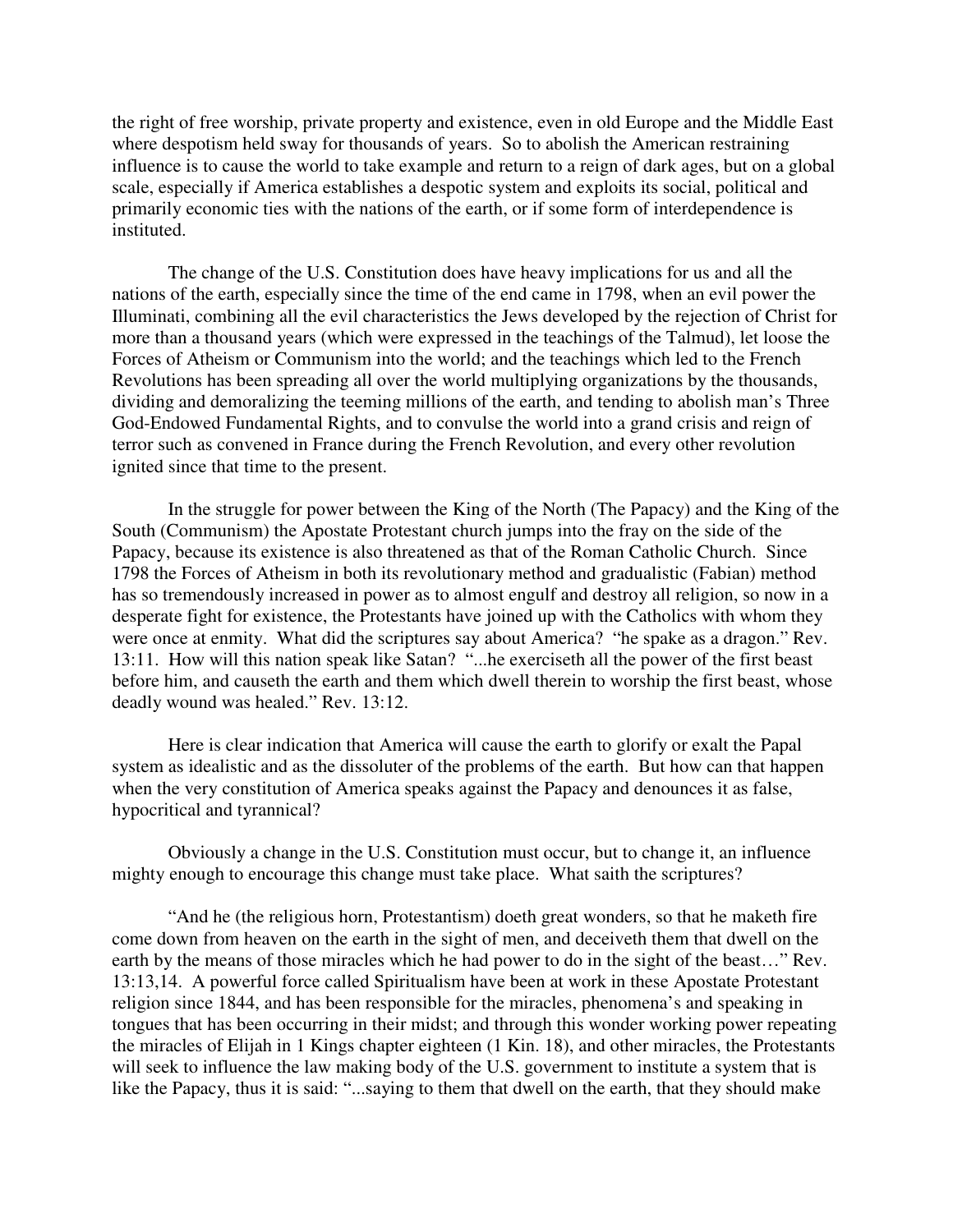an image to the beast, which had the wound by a sword, and did live." Rev. 13:14. What is this Beast? It is the Papacy, the Roman Catholic Hierarchical Church Government, a false religion that has been legislated in the past. So the Apostate Protestants calls for the establishment of legislation of a false religion similar to the Catholics, in America and in the whole world. The Protestants are at this very moment beginning to call for the legislation of a false religion in America and will soon call for it on a global scale.

 The scriptures continue: "And he had power to give life unto the image of the beast, that the image of the beast should both speak, and cause that as many as would not worship the image of the beast should be killed." Rev. 13:15. This text is very significant, because it does not claim that the Protestants cause the image of the beast to both speak and cause, it is the legislative power of America that gives life to the image of the beast or legislates the Protestant false religion which is like unto Catholicism, and makes the system actually work. It is not Protestantism that is calling for the change of the U.S. Constitution, it is the forces of atheism. What do they want? They want to form a One World Communist Government to place all the wealth and labour power into the hands of a few International Jewish Bankers who are responsible for financing Communism. So while the Protestants are calling for legislation of a false religion (which to them is the truth), and with the intention of forcing people to go back to church (by a Sunday Blue Law) that they would be 'converted' escape influence of creeping Communism (called Socialism by political deceivers), and for the bringing in of the longexpected millennium, the intention of the forces of atheism that are using the U.S. State Department in a large way is to abolish the U.S. Constitution and to bring in a type of Government called Democratic Socialism which would be communizing America to prepare it for a merger with the Soviet Union, and the ushering in of a One World Government, a situation that would place the wealth and labour power of the world into the hands of a few super-rich Jewish International Bankers; they are also seeking to abolish the American Declaration of Independence and to declare 'interdependence' a ploy that legalizes the merging of the U.S.A. into a One World System. The Catholics and Protestants see this crisis coming, and they recognize that their existence is in the balance, so they are fighting to save themselves. Together with dependence on spiritualism (the deceptive miracle working power of Satan and his evil angels), they have united to oppose the Forces of Atheism (the King of the South) and hope to bring in the millennium before they are forever destroyed. As the Protestants pushed by the Catholics are calling for the legislation of religion, they will not mind that the Constitution is changed, for they hope to seize power and use the change to their benefit.

 What is their plan? They plan to 'baptize' millions of Americans, take over the Republican Party, and put a candidate (perhaps Pat Robertson) in office, this is why men like Jimmy Swaggart are holding gigantic crusades and are 'converting' thousands every day and week. The aim of the forces of atheism is to abolish all religion, thus they want a Constitution by which they can covertly work to do this and the aim of Protestants (back by the Catholics) is to defeat Communism and save themselves, so thus they want a constitution to achieve their aims.

 But what is the most suited form of Government to suit this composite and counter aims? This is clearly identified in the Bible chapter under consideration; said the scriptures: "And he had power to give life unto the image of the beast, that the image of the beast should both speak,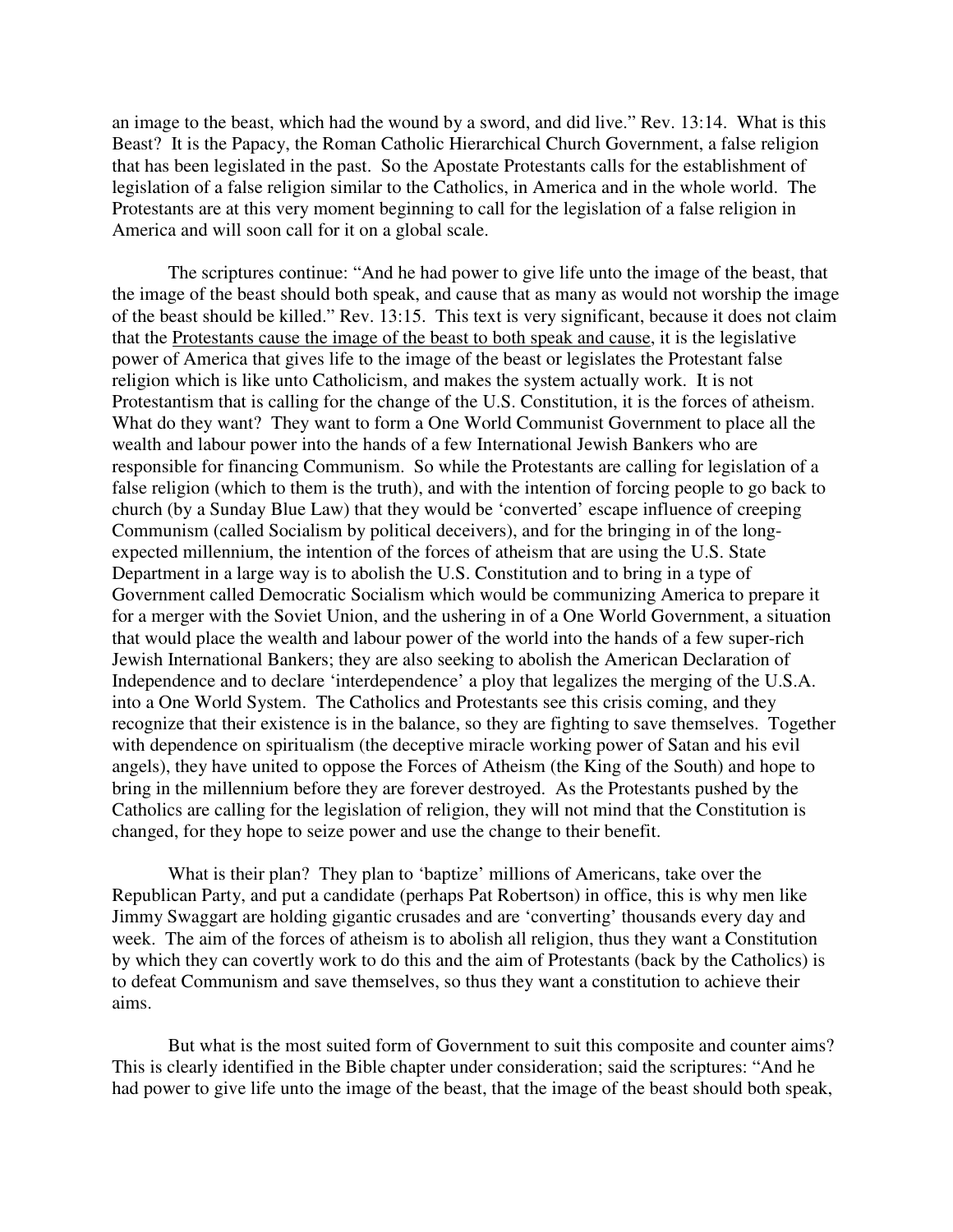and cause that as many as would not worship the image of the beast should be killed. And he causeth all, both small and great, rich and poor, free and bound, to receive a mark in their right hand, or in their foreheads; and that no man might buy or sell, save he that had the mark, or the name of the beast, or the number of his name." Rev. 13:15-17.

 As the "worship" of "the image of the beast" is enforced, this means that the Constitutional guarantee of the right to worship God according to the dictates of one's conscience, must be abolished; the fact that for this if one disobeys he "should be killed' means that one's Right to Exist is to be abolished, and thirdly, that fact that no man "might buy or sell" if he disagrees, means that the Right of Private Property must be taken away.

Whenever a state grants this to its citizens selectively, on the basis of obedience to its dictums, it means that these Three Rights are not recognized as natural, or as God endowed, they recognized as a benefit granted by the state, and as the 'State' is ruled by a few men, then these men, professing to grant these benefits, make themselves God. To be denied these Three God Endowed Rights by man as a penalty for disobedience to man's commandments id to loose them from the State or have them abolished, and the facts are, that this is exactly what the forces of atheism are seeking to achieve to destroy all Religion, and all Private Property that men might be kept under the dominion of a few despots.

 While the abolishment of these Three Rights are some of the aims of Communism, The Protestants will find them appropriate to deal with Communism, and this is what the scriptures point out. If one's Religious Rights are abolished, then he will have to obey the State Religion that is enforced, and he could lose Private Property or his Existence if he does not concede, thus it is that Protestantism will seek to hold in check and perhaps destroy (if they could) the Forces of Atheism.

 Now the Constitution of America guarantees these Three Fundamental, God Endowed Rights, so to execute their plans, both the Communists and Protestants would want the Constitution abolished and are seeking for such, but it is the Forces of Atheism that are in the forefront pushing and implementing moves for a Constitutional Convention to accomplish this change.

 To abolish the Constitutional is to abolish Republicanism and true Protestantism, it is to abolish man's Three Fundamental Rights; and the form of Government that will be established according to the aims of the Forces of Atheism will be something called Democratic Socialism (like East Germany) a covert term for Communism.

 What is Democratic Socialism? While the term identifies a Government of the people with the people having limited influence upon the Government, this is not what we are to look at. We are to look at the horrible fact that inherent in this system are principles potent to abolish man's Three Fundamental Rights.

 The name Democratic Socialism is a cover for Communism in a subtle and gradual form, it is a Government of man who has been destroyed like the Talmudic Jews through the rejection of every Christian graces for thousands of years.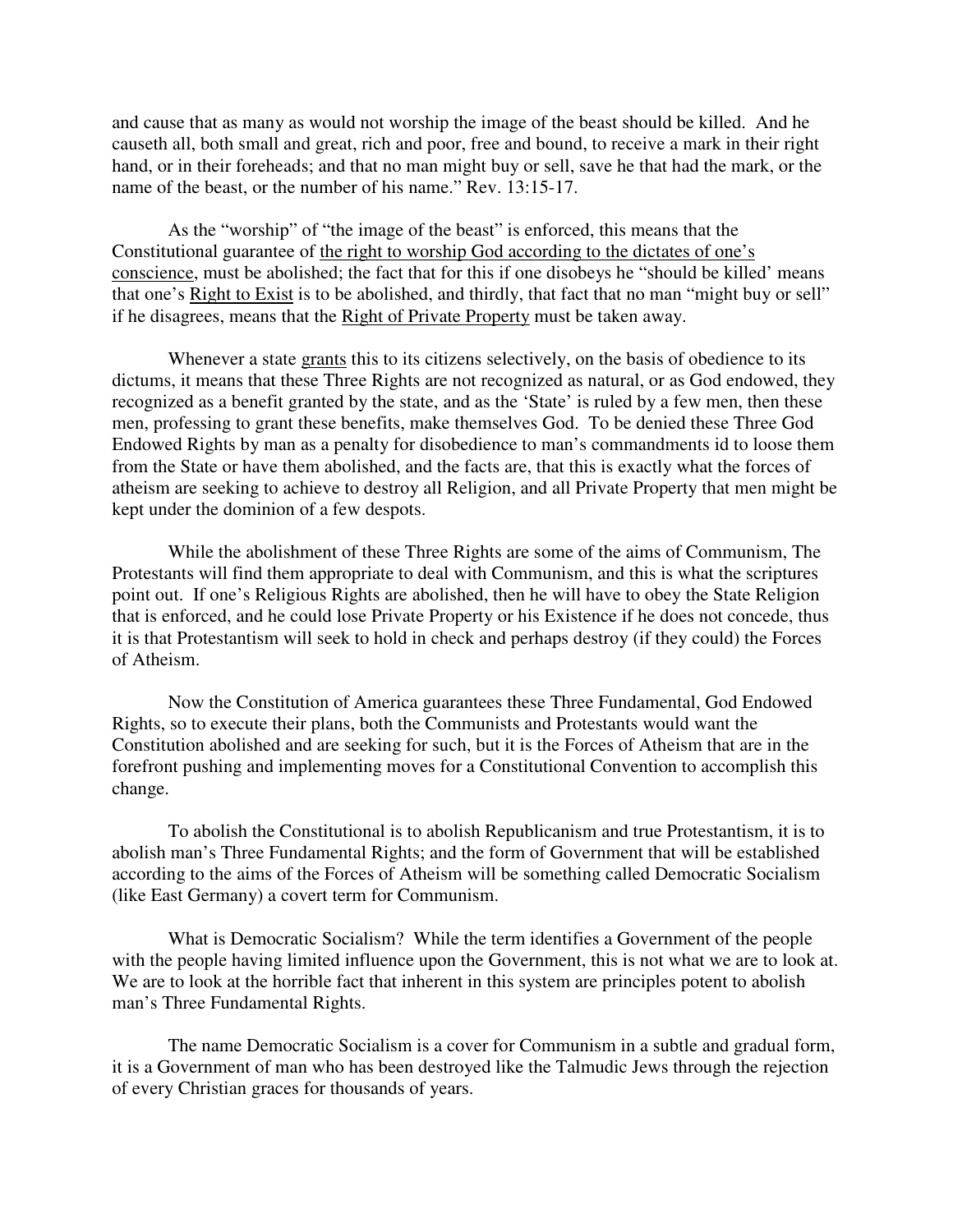Under a Republican Government a human being has self government, and with true Protestantism which is the religion of Christ, if he is converted, he would glorify God in his conduct, for it is God who makes him obey His Law and be an upright citizen. To therefore abolish this system is to divorce the nation from connection with God, and to institute any other system, especially Democratic Socialism is to substitute corrupted man in the place of God.

 To further illustrate this, one must understand that to abolish the religion of Christ (hinder the work of Prevenient Grace) which is true Protestantism, is to destroy conversion thus self government from the Spirit, and to institute Democratic Socialism is to place corrupt man in control of the minds of his fellowmen. Not only could the Forces of Atheism use this situation to set up a despotic World Dictatorship on an atheistic basis, but Apostate Protestantism pushed by the Catholics could use this type of Government to force obedience to the tenets of their religion especially a Sunday Law, and so they will seize this opportunity of the Constitutional change though it be Communistic to achieve their unholy ambitions, this is represented as a woman, a harlot, who has daughters, setting upon a scarlet coloured beast full of the names of blaspheme. The harlot and her daughters are the Catholics and Protestants and the scarlet coloured beast is Communism, see Rev. 17:3,5.

 Does the scriptures tell us that there will be a Constitutional change? Yes it does. It says: "And he had power to give life to the image of the beast, that the image of the beast should both speak, and cause..." Rev. 13:15. The legislative wing of the U.S. Government "had power" to give life to the image of the beast system, it was able to implement a false religion by law and cause it to work to enforce a false religion, which is taking away Religious Liberty, to seize Private Property or execute people to compel obedience. To do this the Republican and Protestant Constitution must be destroyed by legislation (changing the Constitution), so the 'power' to give life to the image of the beast system or to make it legally operable is the 'Governmental Authority' to do so, and this can be only accomplished by a change in the U.S. Constitution. By the legislative wing of the U.S. Government the Constitution will be changed implementing a Democratic Socialism form of Government (a covert form of Communism) that abolishes man's Three Fundamental, God Endowed Rights in its inherent principles, and this, being done by the Forces of Atheism, aims to Communize America, merge it with the Soviet Union and destroy all religion which is seen as an opposition to their plans. But this ploy serves the Protestants well, who seizes this form of Government to enforce a false religion in an attempt to stop the Communists and to convert the world and usher in the long expected millennium. So by the change of the Constitution to be prosecuted by the Forces of Atheism, they will 'give life' or Governmental Authority to the Apostate Protestants to enforce a false religion — a religion of a lawless hypocrite — by the institution of a symbolic Sunday Law, although this is not their true intention.

 Not only will the Protestants pull a 'coup detat' on the Communists in America by coming into power, but they will successfully influence the whole world by means of the trade, economic, monetary and political ties America has forged with the world through the policies of interdependence being struggled for by the Forces of Atheism. The current delicate struggle between the Forces of False Religion and Communism will see the Protestants, pushed from behind by the Catholics successful in enforcing the mark of the beast, then the final test for man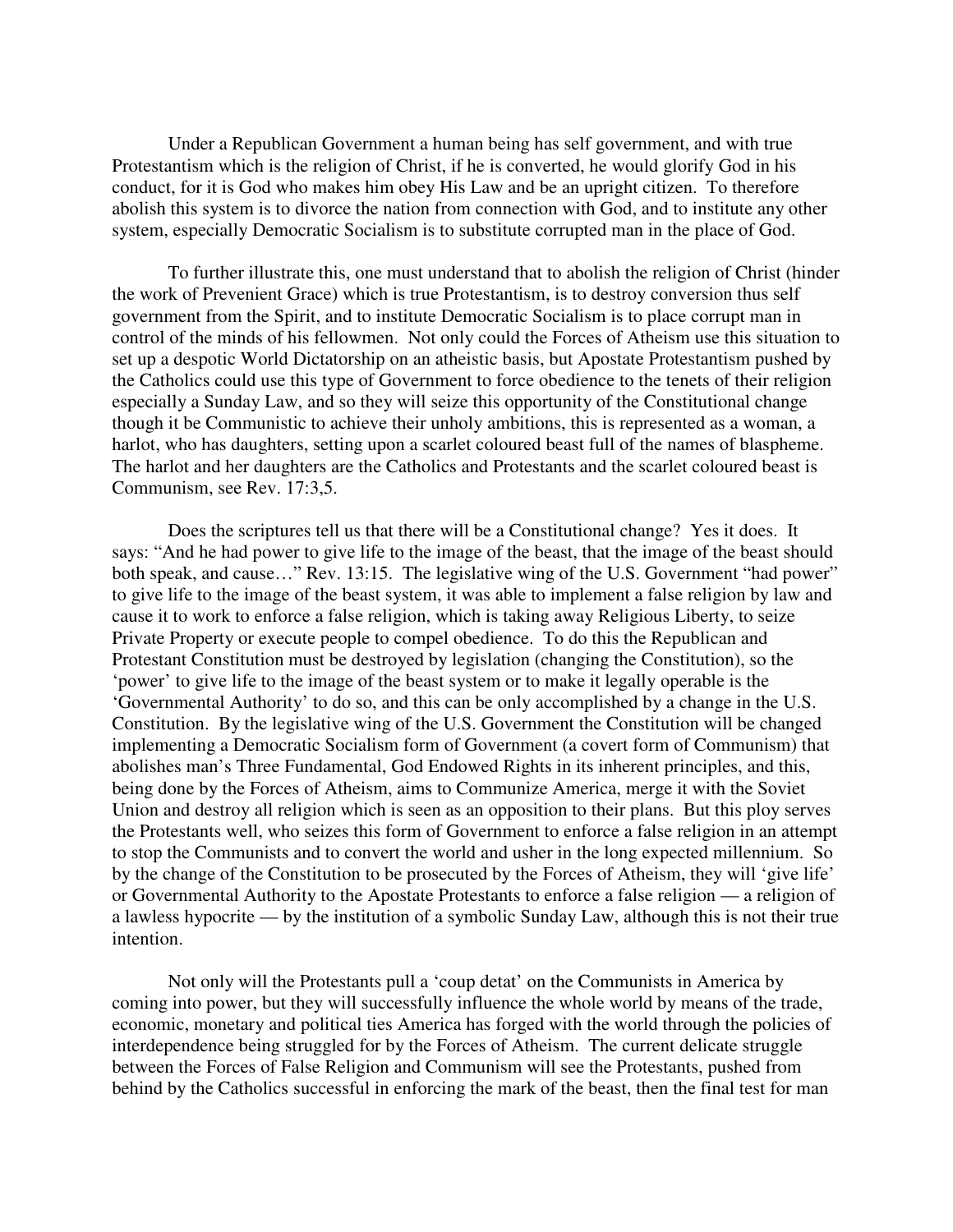shall be in progress that all may decide if they shall serve God or if they shall serve Him not (see Rev. 14:9-12).

 As this full influence of Nimrod which is a fusation of Democratic Socialism (Communism) and Papalism is once more the ruling tenet of the globe, a powerful force will be born sway to shut out forever Prevenient Grace from the hearts of millions, thus make them forefeit their opportunity for the First and Second work of Justification. We must not be mistaken to think that this whole matter can be easily understood by the unenlightened mind, for it is a clear and precise understanding of the principles of the gospel of the Whole, Great, Grand Atonement that shall qualify one to understand the theological basis of the whole issue, thus the perversion of the theology that causes these Apostate Structures.

 Christ is the true Priest-King and from His priesthood comes the true religion-the religion of genuine Protestantism, while from His kingship (in connection with His priesthood) comes true government, which is self government or Republicanism. Put them both together and you shall get Protestantism and Republicanism, which, with certain executive and legislative powers, constitute a Contingency State, which is one in which the true Church and State has various spheres of influence which co-mingle in certain areas; so it was in Ancient Israel in the time of the Judges before Israel wanted a king like the Gentile Nations around them.

 When they wanted a king like the other Nations, God called upon Samuel the prophet to Protest (Protestantism) and show them why it was not good to have a king. The whole account is given in 1 Sam. 8:1-18 where God showed to them that a kingship of man, (what is called a monarchy), is Communistic in its tendencies, and houses the subtle principles that abolishes religion ("… for they have not rejected thee, but they have rejected me, that I should not reign over them."); it abolishes one's Right to Exist ("… he will take your sons…"); and one's Right of Private Property ("… he will take your fields, and your vineyards, and your olive-yards…). One cannot deny that this is exactly what happened in the days of King Ahab, for in 1 Kin. 18:4,13; Religious Liberty is abolished, in 1 Kin. 19:2; the Right to Exist is also abolished, and in 1 Kin. 21:1-16; the Right of Private Property is also abolished, principles that exactly constitute Communism, since it is this same Jewish spirit of rejecting God for many, many hundreds of years that demanded the crucifixion of Christ in the Pharisees, hunted the disciples down and slaying them through influencing the Roman leaders, that was transferred into the teaching of the Jewish Talmud during the Middle Ages, disrupted the kingdoms of Europe and was transferred into the Philosophies of Nihillism, Anarchism, Dialectical and historical materialism in the eighteenth and nineteenth centuries through men like Mayer Amschel Rothschild, Adam Wieshaupt, and Karl Marx and Fredrich Engles-all Jews.

 Now only has this apostate Jewish spirit of skepticism, infidelity, atheism, materialism and revolution caused the French Revolution and the temporary abolition of the Papacy (its wounding) in 1798, but it has through secret societies and other various organizations posing as helps to humanity, caused every uprising and almost every war upon the earth in the last three centuries, including two World Wars. It is this same spirit that has been translated into various economic, trade and political theories of today propagated by various Universities and institutions and that is causing the present unstable crisis and moral deterioration of the world. The Trilateral Commission and Council for Foreign Relations that is today pushing for